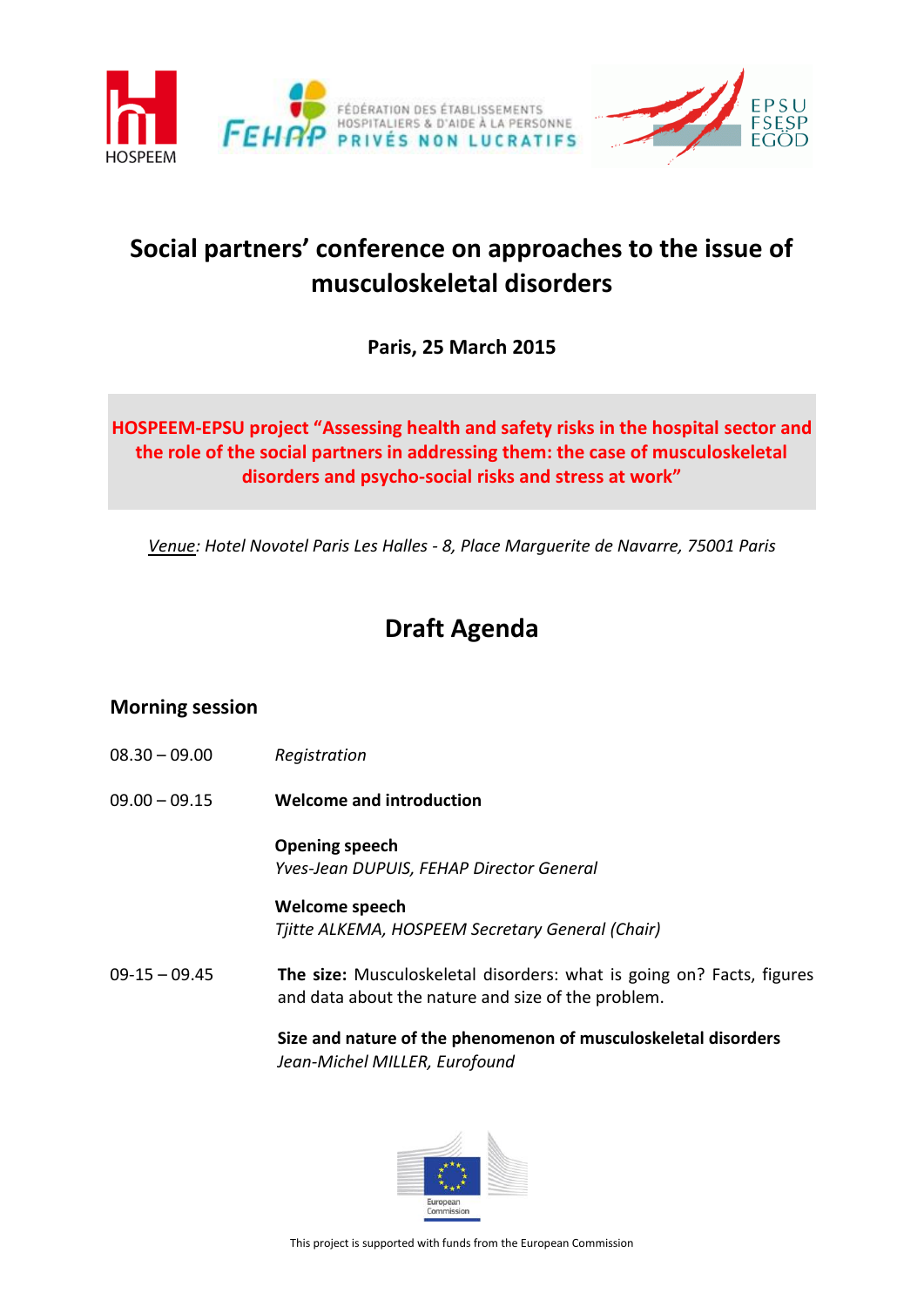



09.45 – 10.15 **The causes:** What are biomechanically the causes of musculoskeletal disorders in the healthcare sector? Facts, examples and figures about lifting, static load and heavy maneuvering.

### **Physical risk factors for musculoskeletal disorders in nursing professions**

*Sonja FREITAG, German Social Accident Insurance Institution for the Health and Welfare Services*

10.15 – 10.45 **The solutions:** How do we solve the issue?

**Musculoskeletal disorders in the nursing profession: how do we solve the problem? What are the cornerstones?**  *Nico KNIBBE, LOCOmotion Research NL*

- 10.45 11.15 *Coffee*
- 11.15 11.55 **Cornerstone 1: Regulations and guidelines.** What is the existing regulatory framework at EU and national level? Is the legislation well implemented in the different Member States?

**Ergonomics at the Workplace - An EU Baseline Scenario** *Antonio CAMMAROTA, DG EMPL, European Commission*

**Swedish regulatory framework and implementation** *Minke WERSÄLL, Swedish Work Environment Authority*

11.55 – 12.45 **Cornerstone 2: Social partners.** How can social partners contribute?

**Video presentation of experience from Hospitals of the Mont-Blanc region (France)**

*Introductory remarks from Cyrille DUCH, FSS-CFDT* 

**Health, Safety and Wellbeing Partnership Group "Back-pack"** *Kim SUNLEY, Royal College or Nursing & James TRACEY, Leeds Teaching Hospitals NHS Trust*

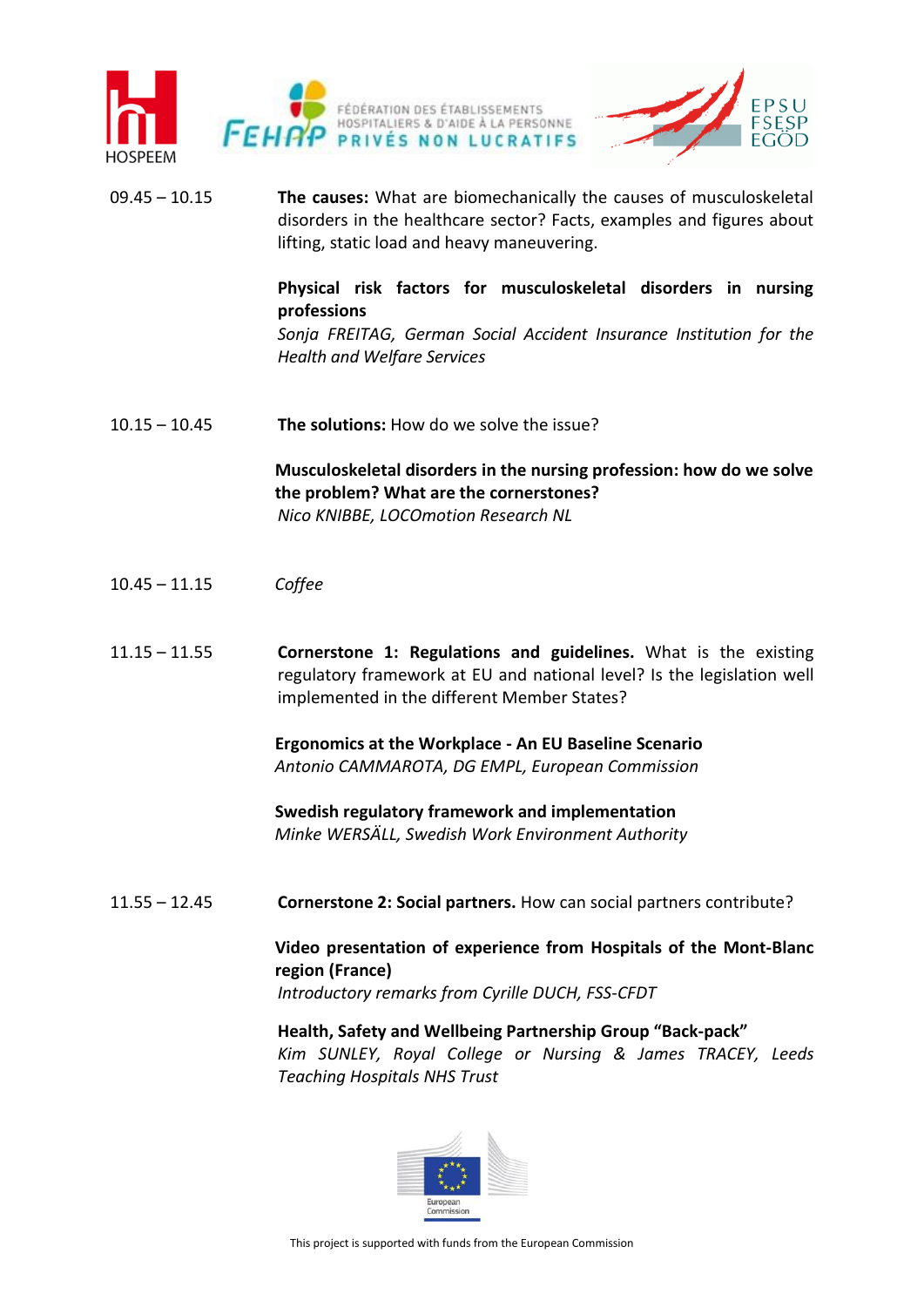

**Good Work Environment and Good Performance Go Hand in Hand** *Ing-Marie LARSSON & Solveig TORENSJÖ, Karlskoga hospital (Sweden)*

12.45 – 14.30 *Lunch* A 45 minute interactive roundtable session will take place during lunch break, on a voluntary basis.

### **Afternoon session**

14.30 – 15.15 **Cornerstone 3: (Re)building ergonomic hospitals.** What should ergonomic hospitals look like?

> **Cost-Effectiveness of Ergonomic Hospital Design: Methods and strategies to reduce operational costs of hospitals by introducing ergonomic concepts to enable better work conditions and higher work efficiency**

*Tom GUTHKNECHT, Lausanne Health & Hospitality group*

**Building ergonomic hospitals. What should ergonomic hospitals look like?**

*Leena TAMMINEN-PETER, Ergosolutions BC Oy Ab*

**Assessment of work-related risks: a necessary ergonomic conception** *Jean-Pierre ZANA, French National Institute for Research and Safety (INRS)*

15.15 – 15.45 **Cornerstone 4: Training.** How do we train health workers to work safer?

> **Preventing musculoskeletal disorders and training: FAQs** *Diana ROBLA, Galician Health Service*

**Preventing musculoskeletal disorders: from training to internal preventers: the example of the Institut Robert Merle d'Aubigné** *Hélène ANTONINI-CASTERA, Institut Robert Merle d'Aubigné*